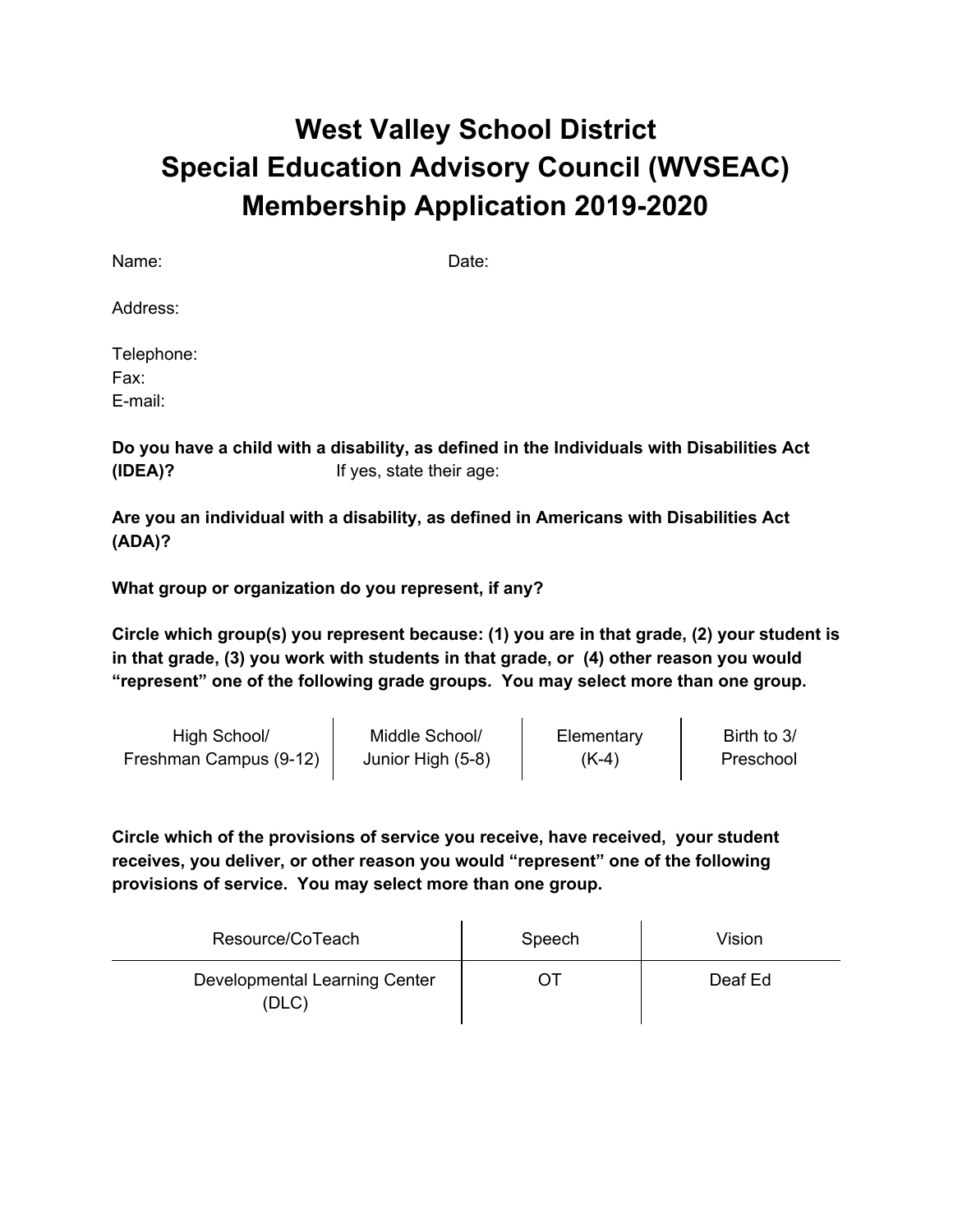## **The purpose of the West Valley School District Special Education Advisory Council (WVSEAC) is:**

- 1. Increase parental and family involvement by providing a forum for parents, families, and the community to ask questions, propose solutions, and otherwise give feedback on the special education program in their schools.
- 2. Be a partner with the school district in its efforts to provide special education programming for eligible students with disabilities.
- 3. The council shall be appointed by the school board of directors and shall advise the school board through the school district superintendent.
- 4. At a minimum, a majority of the council members must be parents of children with disabilities or individuals with disabilities. The council must also include one teacher member. Additional school or school district personnel shall serve only as consultants to the council.
- 5. The council has the following duties:
	- a. Advise the district of needs in the education of children with disabilities;
	- b. Participate in the development of priorities and strategies for meeting the identified needs of children with disabilities;
	- c. Facilitate trainings by experienced outside consultants not employed by the school district, at least two times per school year to families of children with disabilities to teach families how to advocate for their child and to teach students with disabilities how to self-advocate.
	- d. Submit biannual reports and recommendations to the school district superintendent for transmission to the school district board of directors regarding the education of children with disabilities.
	- e. Assist the school district in interpreting plans to the community for meeting the special needs of children with disabilities for educational and transition services; and
	- f. Review the school district proposed policies and procedures for the provision of special education and related services prior to the submission to the the school district board of directors.
- 6. Council meetings must be held at least four times in a school year and shall be open to the public.
- 7. West Valley School District must post on its web site: The names of the council members; the council meeting schedule and agendas; and information on the process for interested parties to their views to the council.